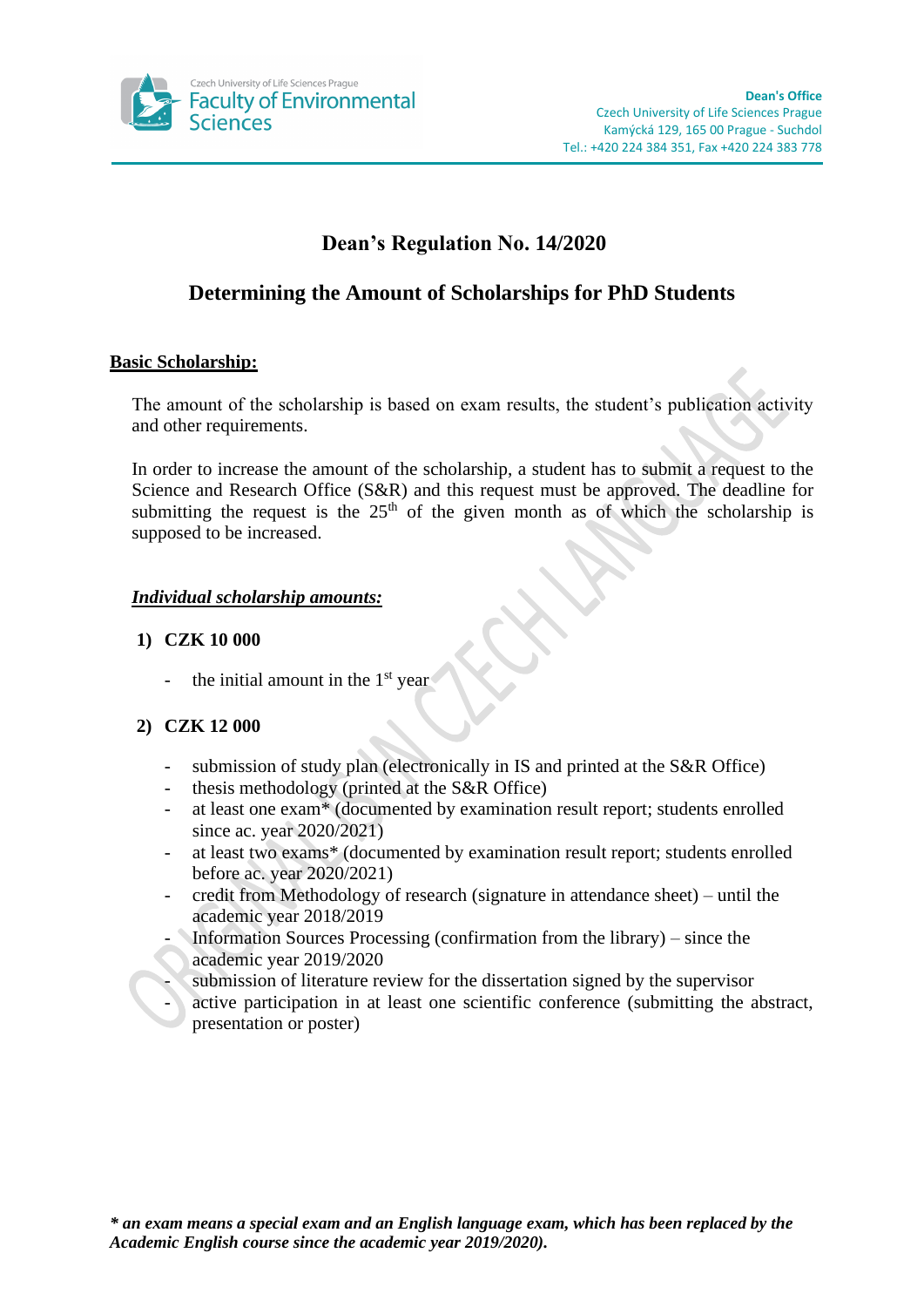

# **3) CZK 14 000**

- at least two exams\* (documented by examination result report; students enrolled since ac. year 2020/2021)
- at least three exams\* (documented by examination result report; students enrolled before ac. year 2020/2021)
- first scientific paper in a scientific journal ( $J_{imp}$ ,  $J_{SC}$ ) according to the RIV M17+ methodology\*\* sent to the editorial board proven by a confirmation
- active participation in at least two scientific conferences (submitting the abstract, presentation or poster). One conference may be replaced by a different, so-called Category I result – publications results according to the RIV M17+ methodology\*\*.

# **4) CZK 16 000**

- all partial exams\* (documented by examination result report)
- exam in Didactic and Presentation Skills (examination result report)
- Statistical Methods course (PhD students who started their studies since the academic year 2019/2020).
- Academic Writing course (PhD students who started their studies since the academic year 2019/2020).
- first scientific paper in a scientific journal  $(J_{\text{imp}}, J_{\text{SC}})$  according to definition of the RIV M17+ methodology<sup>\*\*</sup> at least accepted for publishing (confirmation of acceptance)
- a second scientific article at least in a scientific journal in the SCOPUS database with an assigned Scientific Journal Ranking index  $(J_{sc})$  – status "Under review" (confirmation from the editorial board)
- the applicant must be specified as the first author in at least one of these scientific articles.

#### *Note:*

- 1) only publications adhering to the Dean's Regulation No. 04/2018 determining the valid form of affiliation in publications and other outputs of students and employees of FES CZU Prague will be accepted
- 2) only publications entered in the http://cv.czu.cz application will be accepted.

*\* an exam means a special exam and an English language exam, which has been replaced by the Academic English course since the academic year 2019/2020).*

*\*\* Methodology of evaluation of results of research organizations and of completed M17+ programmes.*